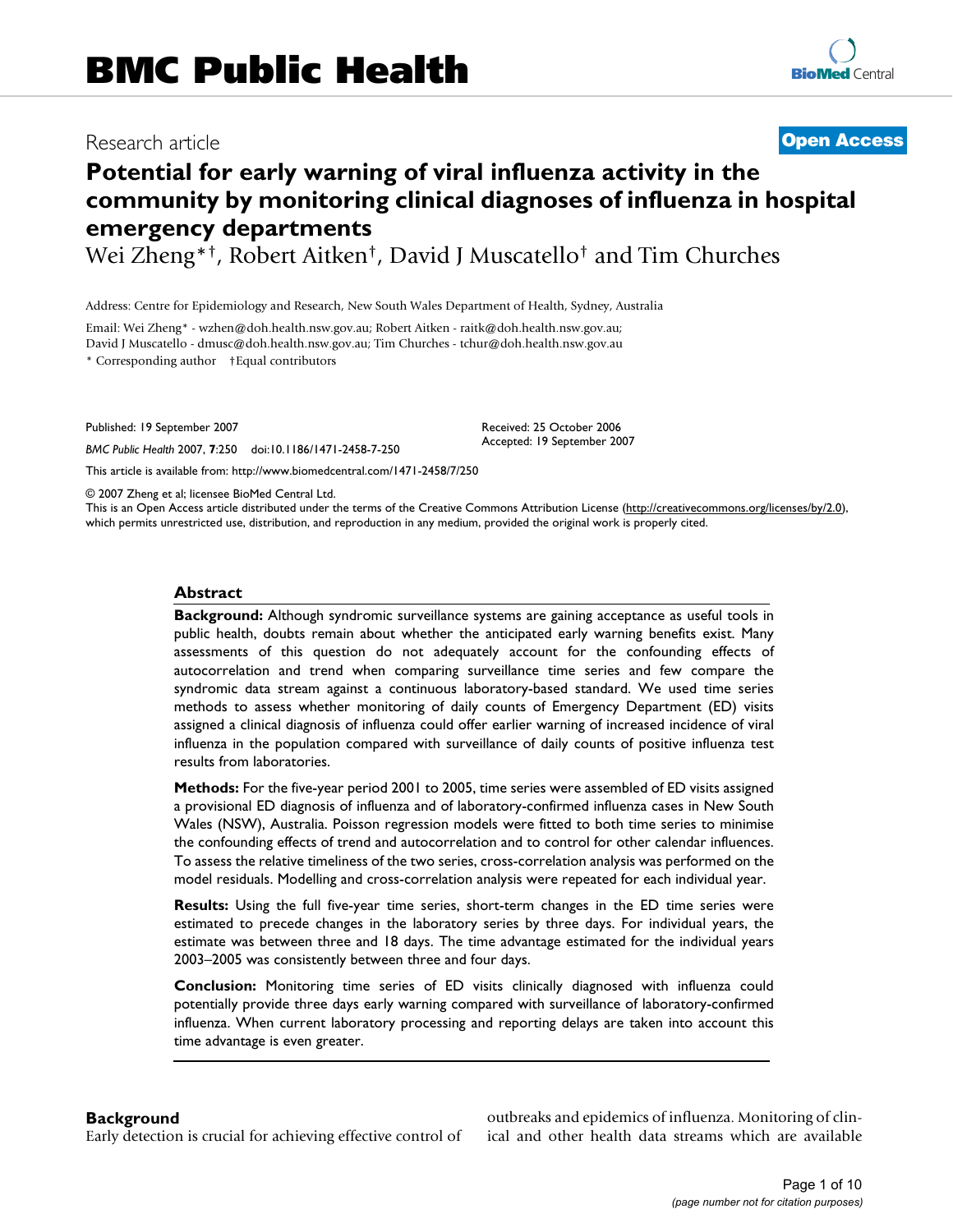electronically in real-time or near real-time is now recognised internationally, nationally and locally as an essential complement to established mechanisms for public health surveillance [1-4]. Several studies have explored the potential utility of surveillance using various data streams for influenza monitoring [5-12]. Syndromic surveillance using emergency department (ED, or 'emergency room') data streams is becoming a popular method of monitoring disease activity [13-19].

While some studies have evaluated syndromic surveillance against continuous laboratory series [20,21], none have assessed the timeliness of ED-based syndromic surveillance against such a standard. Furthermore, few studies have analysed the more fine-grained daily temporal relationship between a syndromic and laboratory time series.

In 2001, the State of New South Wales (NSW), Australia, which has a population of approximately seven million, mandated the reporting of positive laboratory test results for influenza virus to the Department of Health [22]. In 2003, the NSW Department of Health established a near real-time ED-based syndromic surveillance system, which includes patient visits with influenza as the primary provisional diagnosis amongst the syndromes able to be monitored on a daily basis [17]. Counts of ED presentations for influenza syndrome from this system form part of an enhanced surveillance effort during the annual influenza season [23].

Amongst the many well-established analytical techniques for time series, cross-correlation analysis is frequently used to quantify the temporal relationship between two time series and to assess the statistical significance of their correlation at various time lags or offsets. However, before undertaking such analysis, care must be taken to remove both long-term trend and autocorrelation from the time series, lest they give rise to spurious evidence of a temporal relationship between data series [24,25]. Autocorrelation refers to non-independence of counts over time. The danger of ignoring these temporal confounders has long been recognised [26,27]. As Bowie and Prothero note, "cross-correlating two series both exhibiting seasonality before eliminating seasonal and trend components will inevitably produce highly significant correlation coefficients, in fact, no direct association may exist." [26]. They go on to illustrate this by demonstrating a substantial  $(r =$ 0.67) and statistically significant correlation co-efficient for time series of deaths each month due to ischaemic heart disease in the UK and the monthly tonnage of oranges imported into Britain. However, after removal of trend and seasonal components from these clearly unrelated time series, no significant cross-correlation remains.

The purpose of this paper is to investigate, with adequate control of temporal confounders, whether daily counts of ED influenza visits provided by a near real-time syndromic surveillance system offers the potential for earlier warning of changes in influenza activity in the community than traditional laboratory-based surveillance, and to estimate the magnitude of any time advantage.

# **Methods**

# *Data sources*

# *Emergency Department data*

For the period 1 January 2001 to 31 December 2005, we obtained from the NSW Emergency Department Data Collection (EDDC) [28] the time series of daily counts of ED visits that were assigned a provisional diagnosis of influenza by medical staff, aggregated by date of arrival at the ED. The EDDC collects data that are routinely captured in the ED clinical information systems of 61 urban and large regional public hospitals across NSW, covering approximately three quarters of all ED visits in the state [29]. Public hospitals provide almost all ED services in NSW. Only data from the 49 EDs that contributed data continuously over the entire five-year period were included in this analysis. We have no reason to believe that this selection on the basis of time series completeness introduced any biases into the pooled count data, as the EDs that have participated continuously represent the majority of urban and larger rural EDs. The EDDC was used as the retrospective data source rather than the current near real-time ED surveillance system because of its greater temporal and geographic coverage – the near realtime ED surveillance system has been in operation only since September 2003 and currently covers only 30 EDs. However, both systems draw data from the same sources and are therefore identical with respect to the data items used in this study. International Classification of Diseases (ICD) version nine code 487 or version ten codes J10 and J11 were used to select records. The time series of this diagnosis has previously been found to have a qualitative similarity with laboratory diagnosed influenza [30].

# *Laboratory data*

From 1 January 2001 in NSW, it became mandatory that all public and private laboratories notify the health department of all positive influenza test results. Public laboratories receive specimens from public hospitals whereas private laboratories receive them from general practitioners, private hospitals and other private health care facilities, such as aged care facilities. Notifications from private laboratories constitute the majority of the influenza notifications. For the same period as the ED time series, we obtained from the NSW notifiable disease surveillance system the time series of daily counts of laboratory-confirmed influenza cases, aggregated by date of disease onset. For the majority (98.5%) of influenza noti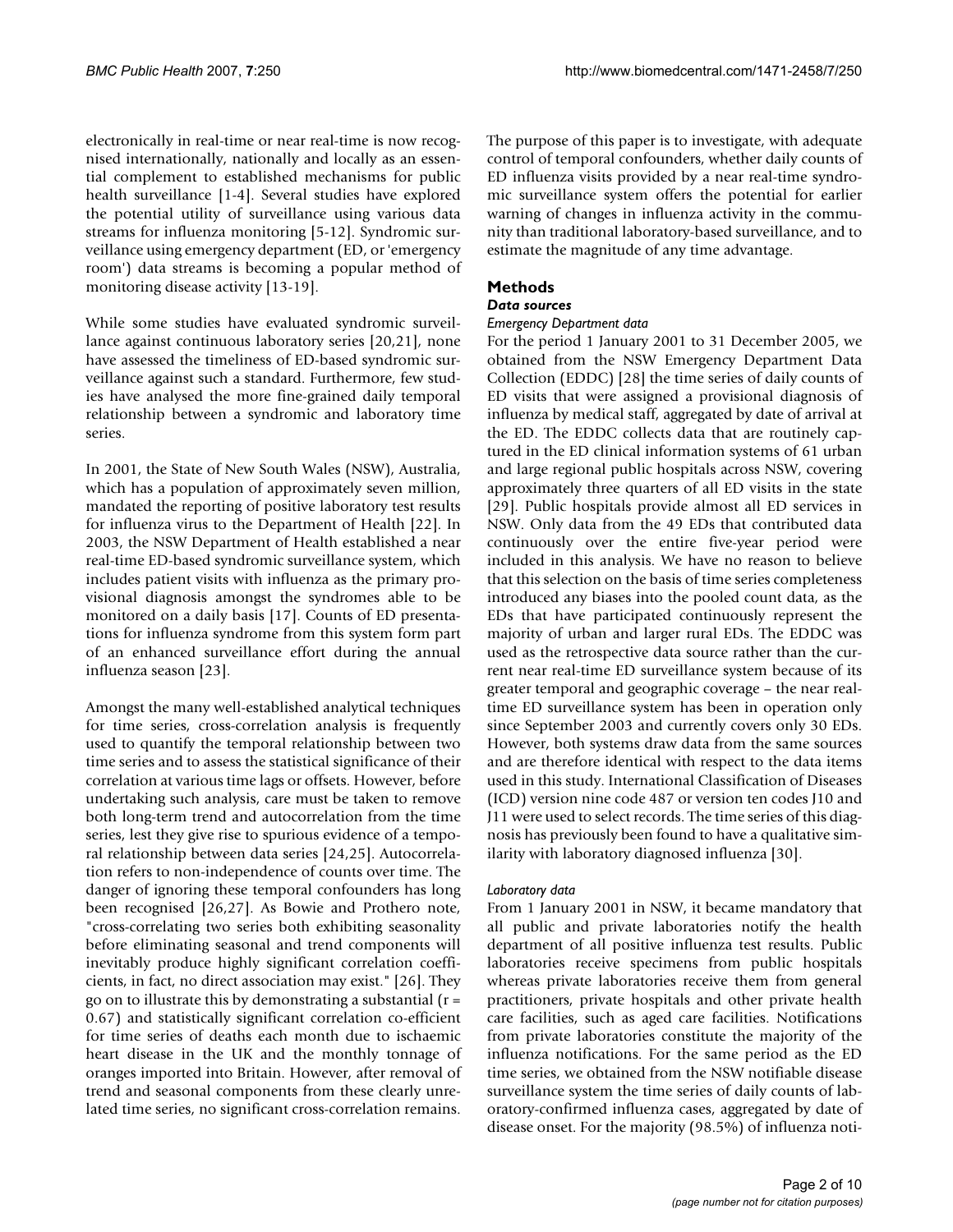fications, the date of disease onset is the collection date of the laboratory specimen. All sub-types of influenza virus were included. These results include direct detection of viral antigen from nasopharyngeal swabs or aspirates by direct immunofluorescence, detection of viral nucleic acid by polymerase chain reaction, serological tests and isolation of virus by culture. Multiple notifications for the same case of influenza were counted only once.

# *Data analysis*

Descriptive analyses were performed using SAS version 8.02 [31] and time series analysis was performed using the R statistical package version 2.2.0 [32].

# *Poisson regression models*

In order to remove long-term trend and autocorrelation from the ED and laboratory time series of daily counts, we fitted generalised linear regression models to each series for the full five-year period as well as each individual year. We assumed a "quasi-Poisson" error distribution for the model, which is appropriate for count data exhibiting over-dispersion (greater variance than would be expected in Poisson-distributed data). Because both ED visits and specimen collection are likely to be affected by holidays, weekends and other factors that vary by day of the week, we included terms in the models for weekday, public holidays, and school holidays. "Natural cubic smoothing splines" are recognised as an effective means of controlling for long-term trends in time series of counts and have been used in studies of the short-term effects of air-pollution [33-35]. These splines smooth a time series by fitting a pre-specified number of piecewise polynomials along the time series. The number of "knots", or end-points of the polynomials, determines the degree of smoothing. When the smoothed curve is subtracted from the original time series, the residual values will only include shortterm variation of the observations because longer-term trend is captured in the spline curve. An *a priori* decision was made to choose the minimum degree of smoothing that would adequately remove autocorrelation and trend from the two five-year time series. To ensure comparability of results between years, we applied the same degree of smoothing when fitting models to the individual one-year time series. The final model had the form:

# Expected(log(influenza counts)) = day-of-week + school holiday + public holiday + spline(day, degrees of freedom)

Fitted values obtained from the model were then subtracted from the original time series to leave two sufficiently "stationary" and "whitened" residual time series that allowed valid inferences to be drawn from cross-correlation analysis [24,25]. The Ljung-Box test, with a significance level of 0.05, was used to check autocorrelation in the residual time series prior to cross-correlation analysis [36].

# *Cross-correlation analysis*

Cross-correlation analysis calculates a series of correlation coefficients between two time series by overlaying and temporally shifting the two series over a range of successive time lags. This allows determination of the time lag that maximises the strength of the correlation between the two time series. R software automatically chooses between 20 and 30 positive and negative lags in its cross-correlation function, depending on the number of observations. Statistical significance was defined as a correlation coefficient greater than twice the standard error.

## *Qualitative comparison of medium to long term trends*

The requirement for a de-trended (stationary), non-autocorrelated time series for the cross-correlation analysis meant that we were unable to use statistical methods to compare longer-term trends between the ED and laboratory time series. However, a visual comparison of both the observed time series counts and the fitted spline component of the ED and laboratory models nevertheless allows an impression to be gained of the relative location, shape and magnitude of peak influenza activity between the two series.

# *Comparison of smoothed raw time series*

To assess the plausibility of the observed correlation, we plotted the 7-day moving averages of the raw ED series and the laboratory series for the most distinct influenza season in the five-year period, which was 2003.

# *Estimate of laboratory processing and reporting delays*

In a separate analysis, we used the NSW notifiable disease surveillance system to calculate the median lag in days between the date when the specimen was taken from the patient and the date the laboratory reported the positive test results to local health authorities.

This study used de-identified epidemiological information and therefore ethical approval was not required.

# **Results**

# *Descriptive statistics*

Visual inspection reveals broad similarity between the ED and laboratory daily series in terms of both the relative size and timing of seasonal peaks (Figure 1). The low counts early in the laboratory series probably reflect under-reporting associated with the commencement of mandatory notification of influenza by laboratories in 2001. Fourteen per cent of ED visits for influenza were by young children (ages 0–4 years) and 55 per cent were by young and middle-aged adults (ages 15–44 years). Laboratory results showed a greater predominance of young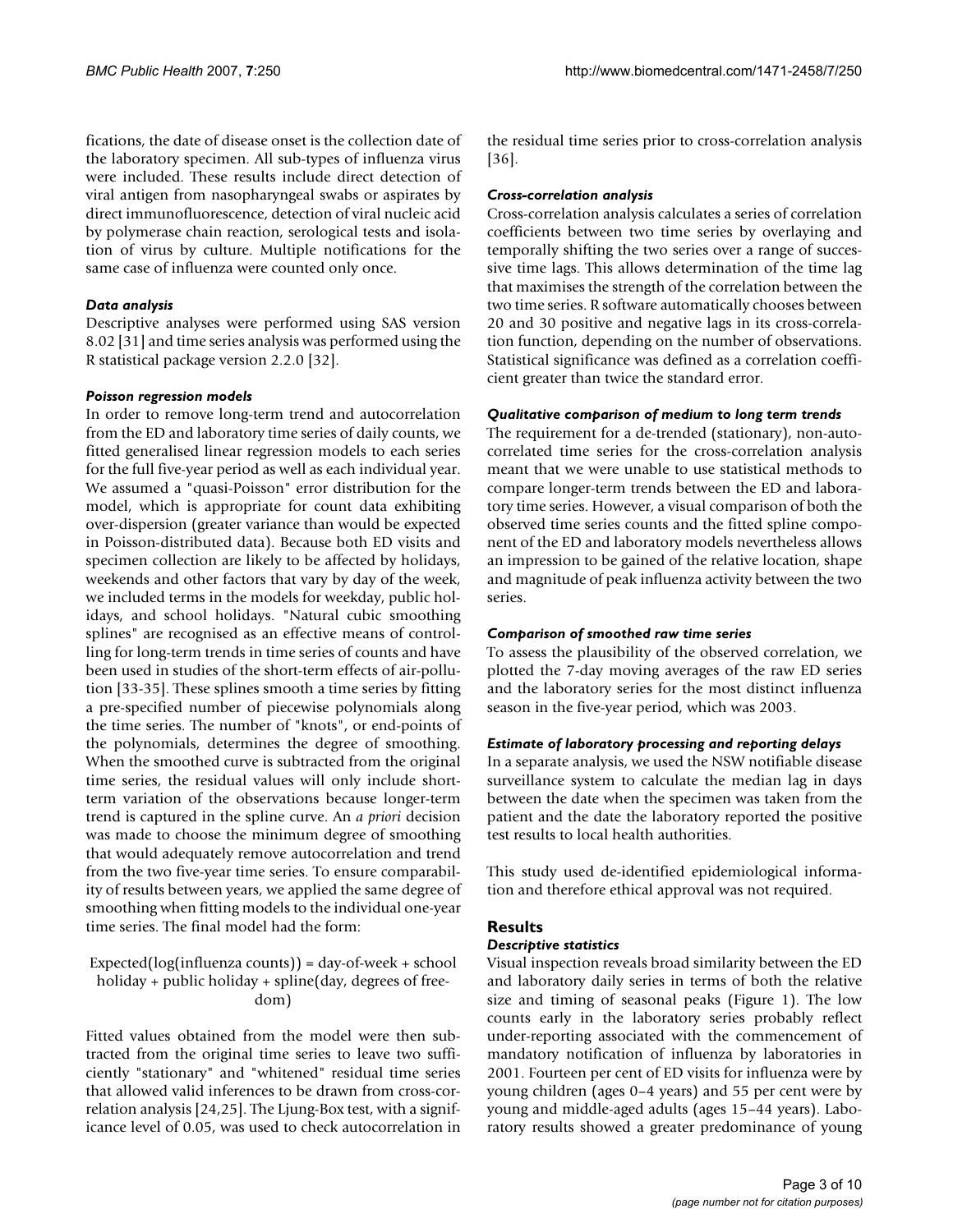

# Figure 1

Comparison of daily count of Emergency Department diagnoses of influenza and daily counts of positive laboratory test results for influenza viruses, New South Wales, 2001 to 2005.

children, with 31 per cent of positive test results being for children aged under five years (Table 1). The age distribution of patients diagnosed with influenza in EDs stay fairly constant throughout the year. However, the age distribution of laboratory diagnoses of influenza differed markedly between seasons, with 40% of results for children aged 0–4 years during the annual influenza season, compared with seven per cent at other times of the year. The balance between the sexes was similar for both data sources. The severity of ED presentations with a provisional diagnosis of influenza was low, as indicated by a hospital admission rate of approximately five per cent, consistent across seasons. Almost 80% of laboratory isolates were for influenza A virus. In terms of area of residence, city and rural areas were similarly represented in the ED data and this ratio remained consistent through the course of each year. By contrast, urban residents were relatively over-represented amongst the laboratory notifications, with three-quarters living in major cities.

# *Poisson regression models*

The specified model with eleven degrees of freedom per year (55 total degrees of freedom) was the minimum degree of smoothing that adequately limited autocorrelation within the two five-year time series. Plots of raw daily count series of both ED and laboratory data and the fitted values obtained from the Poisson regression models are shown in Figure 2. No significant autocorrelation was detected in the residual series from the models fitted to individual years, except for the ED model in 2002 and the laboratory model for 2005 (Table 2).



# **Figure 2**

Daily counts of Emergency Department ('ED') visits with a provisional diagnosis of influenza and positive laboratory ('Lab') test results for influenza viruses – raw data and fitted models.

# *Cross-correlation analysis*

For the full five-year period, the strongest statistically significant positive correlation ( $r = 0.06$ ,  $p = 0.01$ ) for the residuals of the ED model relative to the residuals of the laboratory model occurred at a lag of negative three days. This suggests that short-term changes in the ED time series preceded those in the laboratory series by three days on average (Figure 3 and Table 3). A cluster of small positive correlations (lags 2–5 days) around the largest positive correlation was evident (Figure 3). For individual years, the ED residual series was maximally significantly positively correlated with the laboratory residual series at lags ranging from -3 to -18 days (r: 0.11–0.14) (Table 3).

# *Qualitative comparison of medium to long term trends*

Visual comparison of the logarithm of the smoothing spline component (that is, of the seasonality and longerterm trends) of the fitted models for each year showed a strong similarity in the timing and relative magnitude of influenza peaks, and a broad similarity in the overall shape of peaks between the two data sources (Figure 4). Outside of the peak influenza season some variations occurred such as in late 2001 when laboratory results tailed off more slowly than ED visits. In 2004, ED activity rose earlier in the year than laboratory results. At the end of 2004 and in early 2005 laboratory trends departed from and were higher than ED visits. It is known that during that period, the laboratory time series included some false positive results reported by a single laboratory.

# *Comparison of smoothed raw time series*

Visual comparison of the 7-day moving averages of ED visits and laboratory results showed that during the influ-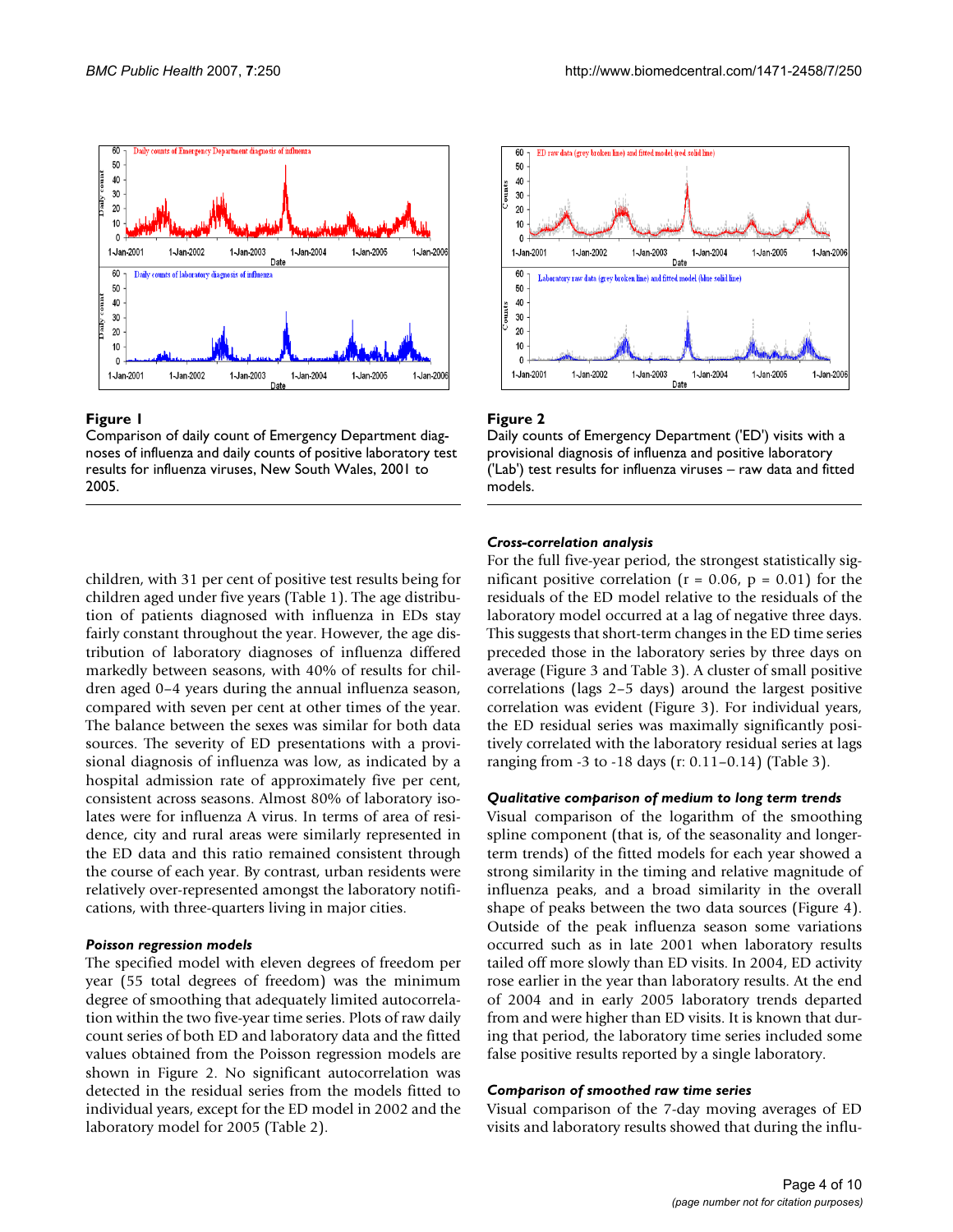|                            |                |      | ED provisional diagnosis of influenza            |              |                                           | Laboratory-notified influenza infection |      |              |          |              |          |      |       |
|----------------------------|----------------|------|--------------------------------------------------|--------------|-------------------------------------------|-----------------------------------------|------|--------------|----------|--------------|----------|------|-------|
|                            |                |      | Influenza<br>Rest of year<br>season<br>(May-Sep) |              | Total<br>Influenza<br>season<br>(May-Sep) |                                         |      | Rest of year |          | Total        |          |      |       |
|                            |                | No.  | %                                                | No.          | %                                         | No.                                     | %    | No.          | %        | No.          | %        | No.  | $\%$  |
| Age group                  | $0 - 4$ yrs    | 1108 | 14%                                              | 567          | 14%                                       | 1675                                    | 14%  | 1298         | 40%      | 90           | 7%       | 1388 | 31%   |
|                            | $5-9$ yrs      | 526  | 7%                                               | 162          | 4%                                        | 688                                     | 6%   | 210          | 6%       | 33           | 3%       | 243  | 5%    |
|                            | $10 - 14$ yrs  | 487  | 6%                                               | 166          | 4%                                        | 653                                     | 5%   | 162          | 5%       | 41           | 3%       | 203  | 4%    |
|                            | 15-19 yrs      | 825  | 11%                                              | 437          | 10%                                       | 1262                                    | 11%  | $ $ $ $ $ $  | 4%       | 60           | 5%       | 178  | 4%    |
|                            | $20 - 24$ yrs  | 930  | 12%                                              | 553          | 13%                                       | 1483                                    | 12%  | 102          | 3%       | 105          | 8%       | 207  | 5%    |
|                            | $25-29$ yrs    | 710  | 9%                                               | 489          | 12%                                       | 1199                                    | 10%  | 108          | 3%       | 97           | 8%       | 205  | 5%    |
|                            | $30 - 34$ yrs  | 705  | 9%                                               | 400          | 10%                                       | 1105                                    | 9%   | 128          | 4%       | 108          | 8%       | 236  | 5%    |
|                            | $35-39$ yrs    | 558  | 7%                                               | 302          | 7%                                        | 860                                     | 7%   | 118          | 4%       | 93           | 7%       | 211  | 5%    |
|                            | $40-44$ yrs    | 435  | 6%                                               | 281          | 7%                                        | 716                                     | 6%   | 116          | 4%       | 79           | 6%       | 195  | 4%    |
|                            | 45-49 yrs      | 374  | 5%                                               | 182          | 4%                                        | 556                                     | 5%   | 98           | 3%       | 71           | 6%       | 169  | 4%    |
|                            | 50-54 yrs      | 283  | 4%                                               | 159          | 4%                                        | 442                                     | 4%   | 94           | 3%       | 78           | 6%       | 172  | 4%    |
|                            | 55-59 yrs      | 215  | 3%                                               | $\mathbf{H}$ | 3%                                        | 326                                     | 3%   | 98           | 3%       | 79           | 6%       | 177  | 4%    |
|                            | $60-64$ yrs    | 143  | 2%                                               | 95           | 2%                                        | 238                                     | 2%   | 18           | 4%       | 73           | 6%       | 191  | 4%    |
|                            | $65-69$ yrs    | 122  | 2%                                               | 74           | 2%                                        | 196                                     | 2%   | 112          | 3%       | 74           | 6%       | 186  | 4%    |
|                            | 70-74 yrs      | 126  | 2%                                               | 79           | 2%                                        | 205                                     | 2%   | 101          | 3%       | 70           | 5%       | 171  | 4%    |
|                            | 75-79 yrs      | 93   | 1%                                               | 41           | 1%                                        | 134                                     | 1%   | 94           | 3%       | 57           | 4%       | 151  | 3%    |
|                            | 80-84 yrs      | 84   | 1%                                               | 34           | 1%                                        | 118                                     | 1%   | 99           | 3%       | 34           | 3%       | 133  | 3%    |
|                            | $85+$ yrs      | 76   | 1%                                               | 34           | 1%                                        | 110                                     | 1%   | 101          | 3%       | 32           | 3%       | 133  | 3%    |
|                            | Unknown        | 0    | 0%                                               | $\mathbf{I}$ | 0%                                        | п                                       | 0%   | 0            | 0%       | $\mathbf{I}$ | 0%       | L    | 0%    |
| Sex                        | Male           | 3767 | 48%                                              | 2063         | 50%                                       | 5830                                    | 49%  | 1671         | 51%      | 569          | 45%      | 2240 | 49%   |
|                            | Female         | 4032 | 52%                                              | 2104         | 50%                                       | 6136                                    | 51%  | 1601         | 49%      | 705          | 55%      | 2306 | 51%   |
| <b>Admission</b><br>status | Admitted       | 434  | 6%                                               | 193          | 5%                                        | 627                                     | 5%   | N/A          | N/A      | N/A          | N/A      | N/A  | N/A   |
|                            | Not Admitted   | 7360 | 94%                                              | 3966         | 95%                                       | 11326                                   | 95%  | N/A          | N/A      | N/A          | N/A      | N/A  | N/A   |
| Influenza<br>type          | A              | N/A  | N/A                                              | N/A          | N/A                                       | N/A                                     | N/A  | 2635         | 80%      | 974          | 76%      | 3609 | 79%   |
|                            | В              | N/A  | N/A                                              | N/A          | N/A                                       | N/A                                     | N/A  | 534          | 16%      | 235          | 18%      | 769  | 17%   |
|                            | Both A & B     | N/A  | N/A                                              | N/A          | N/A                                       | N/A                                     | N/A  | 43           | 1%       | 47           | 4%       | 90   | $2\%$ |
|                            | Unspecified    | N/A  | N/A                                              | N/A          | N/A                                       | N/A                                     | N/A  | 63           | 2%       | 9            | 1%       | 82   | 2%    |
| Area of<br>residence       | Major cities   | 4094 | 52%                                              | 2209         | 53%                                       | 6303                                    | 53%  | 2495         | 76%      | 985          | 77%      | 3480 | 76%   |
|                            | Inner regional | 2452 | 31%                                              | 1261         | 30%                                       | 3713                                    | 31%  | 517          | 16%      | 184          | 14%      | 70 I | 15%   |
|                            | Outer regional | 990  | 13%                                              | 546          | 13%                                       | 1536                                    | 13%  | 216          | $7\%$    | 83           | $7\%$    | 299  | 7%    |
|                            | Remote         | 205  | 3%                                               | 81           | 2%                                        | 286                                     | 2%   | 24           | 1%       | 5            | 0%       | 29   | 1%    |
| Total                      |                | 7800 | 100<br>%                                         | 4167         | 100%                                      | 11967                                   | 100% | 3275         | 100<br>% | 1275         | 100<br>% | 4550 | 100%  |

**Table 1: Demographic, clinical, viral type and geographic characteristics of Emergency Department (ED) visits assigned a provisional diagnosis of influenza and laboratory-confirmed influenza notifications by season, New South Wales, 2001 to 2005**

Note: categories may not add to the totals due to a small proportion of unknown values.

enza season from July to September 2003, the ED activity consistently rose, peaked and then declined earlier than the laboratory results. However, at the end of the season, the laboratory results tailed off more quickly than the ED visits (Figure 5).

#### *Estimate of laboratory processing and reporting delays*

For the period 2001 to 2005, the median delay for the reporting of positive laboratory results for influenza to local public health authorities was four days after the date of specimen collection.

# **Discussion**

Through use of time series methods with adequate control of temporal confounders we found that monitoring shortterm changes in the incidence of ED-diagnosed influenza could provide at least three days early warning of changing influenza activity in the population relative to moni-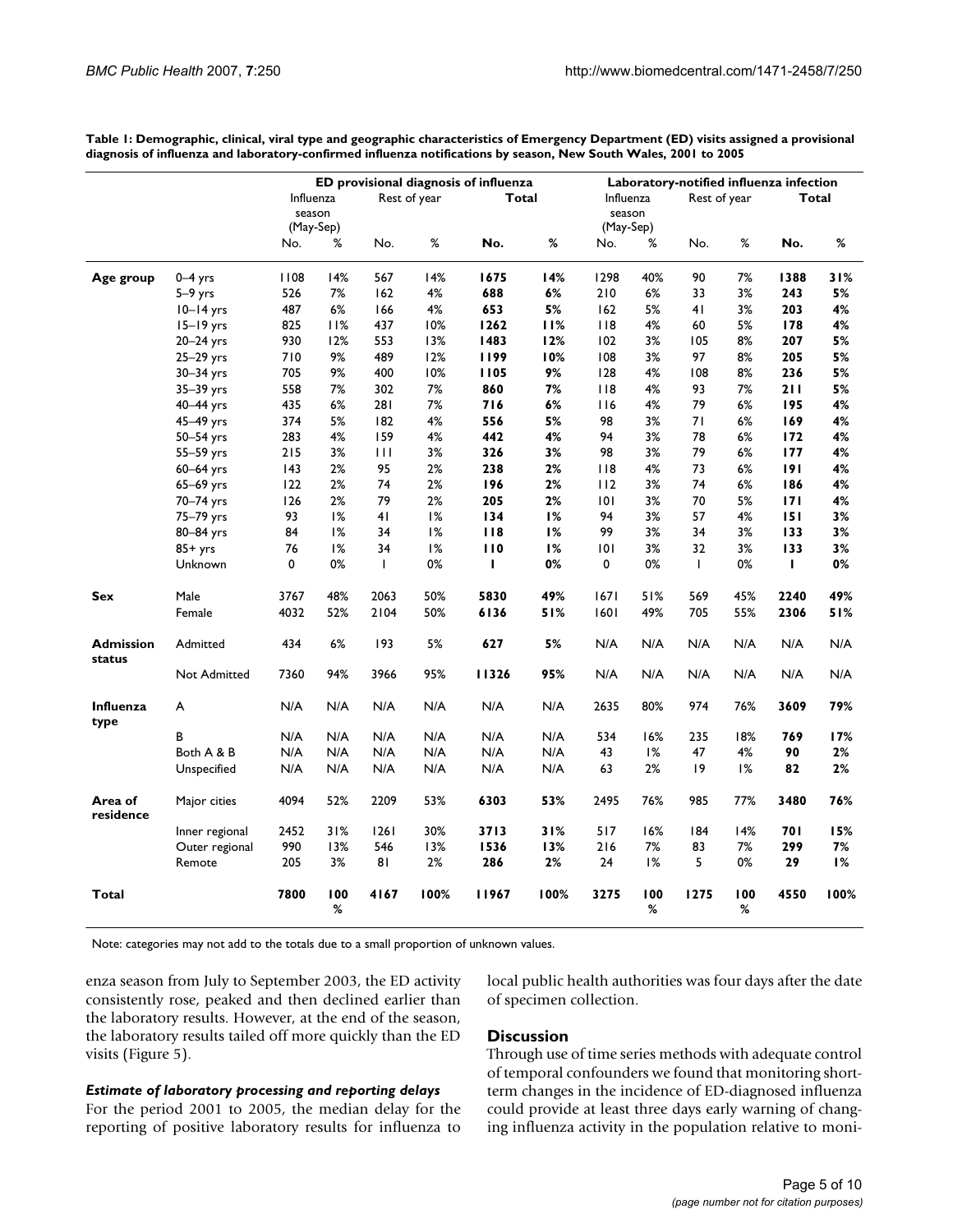

#### Figure 3

**Cross-correlation of daily counts of Emergency Department visits with a provisional diagnosis of influenza against daily counts of positive laboratory test results for influenza viruses after removal of trend and seasonality for the five-year period 2001 to 2005**. Dashed horizontal lines are 95% confidence limits.

toring short-term changes in laboratory-based surveillance data. Despite the small residual correlation coefficients, the consistency of this result across each of the most recent years and the whole five years suggests that this finding did not occur by chance. The unclear correlations in the two earlier years may have arisen from the immaturity of laboratory-based surveillance at that time. The time lag between the two data sources was clearly evident when plotting the smoothed raw incidence for the year with the most distinct seasonal influenza epidemic (2003). The close similarities between the longer-term

**Table 2: Results of the Ljung-Box test for autocorrelation in the residual time series after removal of calendar effects and trend**

|                 |                    | <b>Ljung-Box Test</b> |                |  |  |
|-----------------|--------------------|-----------------------|----------------|--|--|
| Year            | <b>Time series</b> | Q-statistic           | <b>P-value</b> |  |  |
| 2001            | ED                 | 11.72                 | 0.07           |  |  |
|                 | Laboratory model   | 8.29                  | 0.22           |  |  |
| 2002            | FD                 | 14.60                 | $0.02*$        |  |  |
|                 | Laboratory         | 5.26                  | 0.51           |  |  |
| 2003            | ED                 | 4.36                  | 0.63           |  |  |
|                 | Laboratory         | 6.16                  | 0.41           |  |  |
| 2004            | FD                 | 3.25                  | 0.78           |  |  |
|                 | Laboratory         | 4.25                  | 0.64           |  |  |
| 2005            | ED                 | 3.25                  | 0.78           |  |  |
|                 | Laboratory         | 13.71                 | $0.03*$        |  |  |
| 2001 to<br>2005 | ED                 | 11.72                 | 0.16           |  |  |
|                 | Laboratory         | 13.58                 | 0.09           |  |  |

\* Indicates presence of statistically significant autocorrelation in the residual series.

| Year              | The highest<br>and<br>statistically<br>significant<br>correlation<br>coefficient | P value | Lag of highest<br>correlation (days) |
|-------------------|----------------------------------------------------------------------------------|---------|--------------------------------------|
| 2001              | 0.12                                                                             | 0.02    | -11                                  |
| 2002              | 0.14                                                                             | 0.01    | -18                                  |
| 2003              | 0.12                                                                             | 0.03    | -4                                   |
| 2004              | 0.12                                                                             | 0.03    | $-3$                                 |
| 2005              | 0.11                                                                             | 0.02    | -4                                   |
| $2001$ to<br>2005 | 0.06                                                                             | 0.01    | $-3$                                 |

trends within each time series provides further evidence that counts of ED visits diagnosed with influenza closely mirror the circulation of influenza virus in the population. This time advantage could be exploited through, for example, the use of statistical process control techniques, such as cumulative sum (CUSUM) or exponentially weighted moving average techniques that respond to

short-term variation in the ED time series [37].

If both time series accurately represented actual incidence of influenza infection in the population then we would expect the two time series to be perfectly aligned in time. We believe, however, that the observed lag arises from the different aspects of the disease process that predominate in each data source. Respiratory specimens are more likely to be taken from patients with more advanced or more serious illness or those who are experiencing secondary complications of infection such as pneumonia. In the ED, on the other hand, otherwise healthy patients with a classic influenza-like syndrome at the early stage of illness are more likely to be assigned the provisional influenza diagnosis and are also unlikely to have a specimen taken. This would also partly explain the low correlation coefficients observed, because the exact time lag between incidence of uncomplicated and more severe illness would not be fixed but would vary according to some distribution. This is supported by the observation of a cluster of small positive correlations around the most significant lag. Other reasons for the small correlations could be the loss of information arising from the pre-whitening process, and the fact that the two data sources are drawn from quite different sources and neither can provide complete coverage of all influenza infections in the population; the ED data is from public hospital EDs, while the laboratory results could be from specimens taken in general or specialist medical practices, private or public hospitals (admitted or non-admitted patients), and nursing homes, for example. Note that nearly all EDs in our state are in public hospi-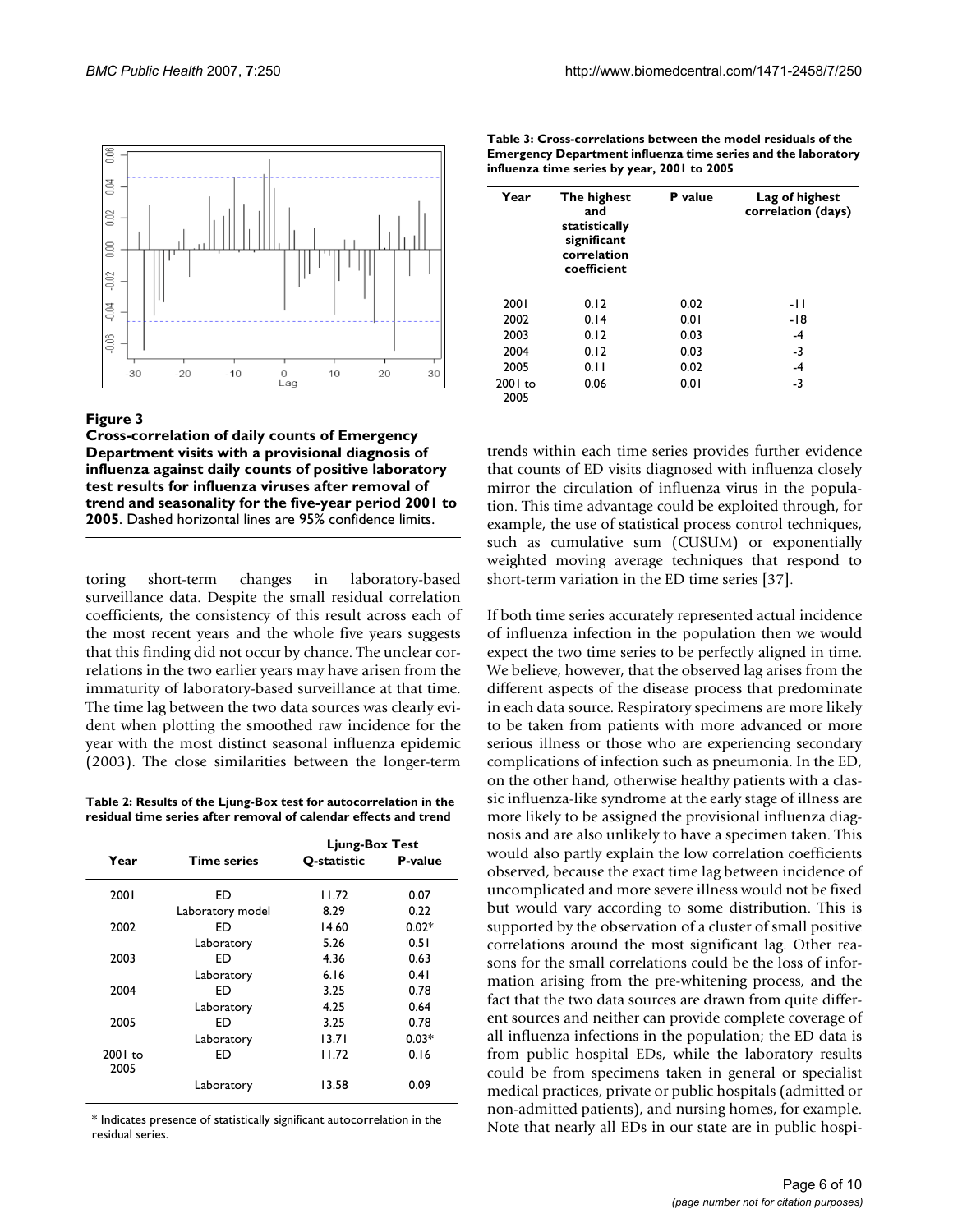

#### Figure 4

**Comparison of unlagged predicted values for the smoothing spline component of the fitted Poisson regression models, representing medium to longterm trends of the Emergency Department ('ED') and laboratory ('Lab') series by year**. Y-axis scales are chosen to give a similar range for both ED and laboratory series in each year to allow comparison of trend rather than absolute magnitude of the series over time.

tals. The different age structures confirm the limited overlap between the two data sources.

If the early warning potential of ED-diagnosed influenza could be exploited using a sufficiently sensitive and specific signalling technique, the public health benefits would be manifold. It is unlikely that public health professionals would treat influenza virus as the certain cause of such a signal. However, the "situational awareness" of increased influenza-like illness activity could trigger a cascade of activities aimed at excluding more serious public health threats. Those threats could include the emergence of a mutated strain of influenza, introduction into the population of an agent, by natural or intentional means such as bioterrorism that mimics influenza in its prodromal stage, or seasonal vaccine failure. Influenza's short incubation period (around two days) and its capricious propensity to mutate underline the importance of early warning systems. The activities that might follow a signal might includes increasing the number of tests ordered for patients with influenza-like illness, applying a wider battery of tests than would otherwise be performed, and then using that information to guide subsequent public health prevention and control efforts. These activities would be particularly important outside of the influenza season when there is a low index of suspicion for influenza but when outbreaks have occurred [38]. In many countries a pandemic strain of influenza is likely to be detected independently of ED surveillance through epidemiological suspicion in travellers, but detection prior to circulation is not guaranteed. Further, pandemics often occur in waves, and should a pandemic commence, early warning of a second wave would be an advantage, particularly as laboratory testing may have declined once the pandemic is well established.

Because our analysis is effectively based on the date of specimen collection for the laboratory time series, it does not reflect the inevitable real-life delays involved in transporting specimens to laboratories, performing the tests and reporting the results to health authorities responsible for surveillance. At present in NSW, the median delay for the reporting of positive laboratory results for influenza is four days after the date of specimen collection. In the NSW ED surveillance system, where data capture is near real-time, more than three-quarters of all ED diagnoses are available for analysis within one day of the patient's arrival at the ED [17]. Thus the time advantage offered by



#### Figure 5

Comparison of 7-day moving averages of the Emergency Department series and 7-day moving averages of the laboratory series during the influenza season from July to September 2003.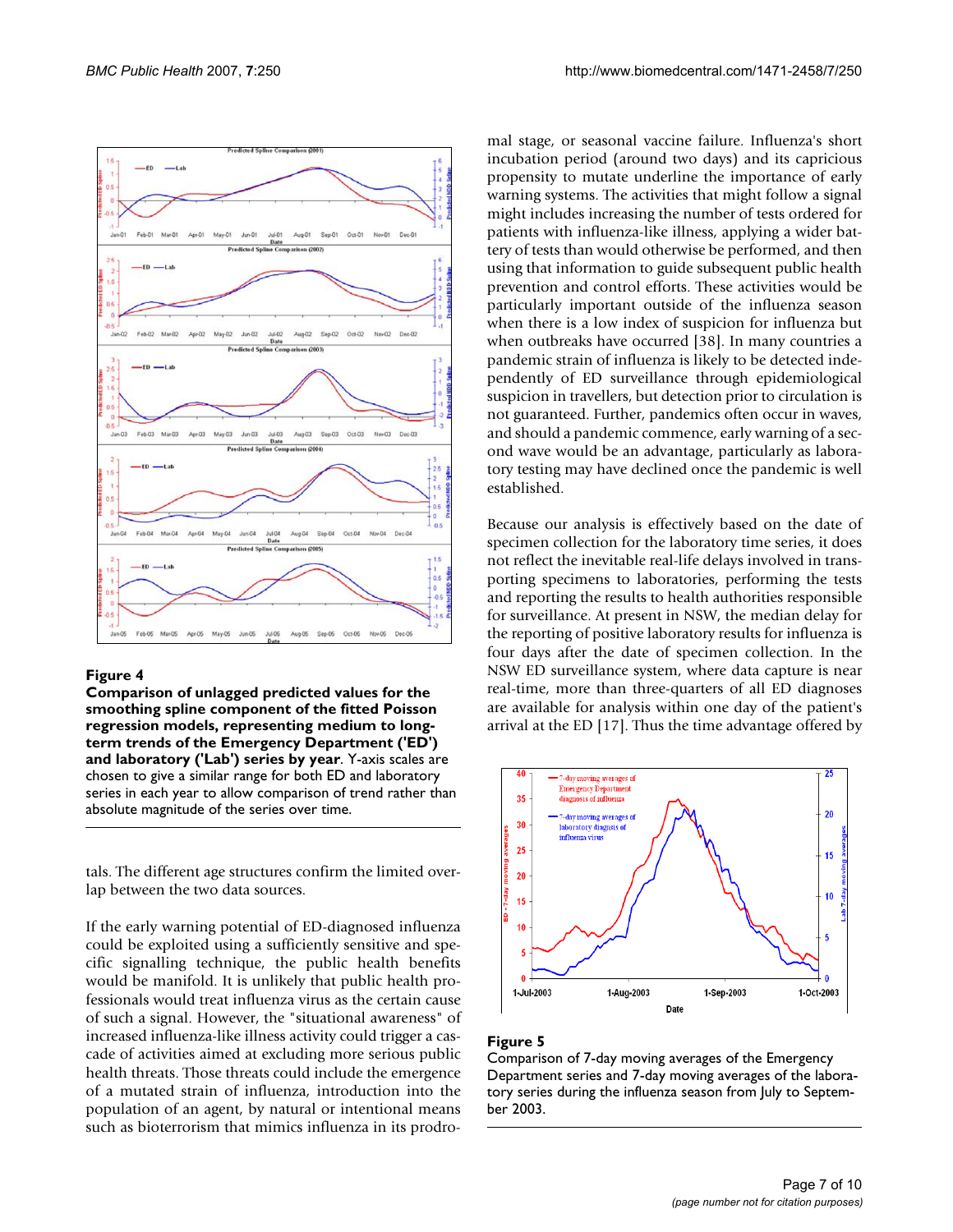monitoring ED visits is likely to be closer to six or seven days. There is potential, however, for laboratory delays to be reduced in future through the use point-of-care tests [39] and automated electronic reporting of results initiated as soon as test results are entered into laboratory information systems. Another option would be to monitor test orders for respiratory specimens, however, in our State year-round information on orders is not routinely reported to the Department of Health.

This study differs in several respects from previously published assessments of the timeliness of syndromic data streams. To our knowledge, no previous timeliness studies have compared daily ED visits for influenza with a continuous population-based laboratory standard. The use of daily count data in this study also allows for a more finegrained estimation of time lags between data sources. Many syndromic surveillance systems analyse data on a daily basis, thereby giving our analysis direct relevance. Another advantage of this study is that the seasonality, longer-term trends and autocorrelation, which are inherent in population-based count data for a readily communicable disease such as influenza, were appropriately removed prior to undertaking the cross-correlation analysis. This essential step permitted valid statistical inferences to be drawn from the results, although for the ED series in 2002 and the laboratory series in 2005, autocorrelation could not be adequately controlled using our modelling strategy. We believe that autocorrelation in our data and in infectious disease time series generally derives largely from the communicability of the organism, resulting in successive incidence observations being serially correlated as the infection spreads through the population. In 2002, there was a somewhat prolonged period of seasonal influenza and this may have influenced the overall autocorrelation for the ED data for that year. This may not have been as apparent in the laboratory series because of incomplete reporting in the early years of mandatory laboratory notification. In the laboratory series for 2005, the incomplete control of autocorrelation may have arisen from a period of false positive results that are known to have been reported by one laboratory in that year.

Other analyses using daily count data have been conducted. Brownstein *et al.* reported time advantages of up to 50 days for ED-identified seasonal respiratory activity against a pneumonia and influenza mortality standard [16]. However, in that study spectral decomposition was used to filter out all but the background annual seasonal component of each time series. This technique is likely to miss the effect of influenza because the timing and severity of seasonal influenza epidemics are marked by excess pneumonia and influenza mortality over and above the seasonal background [40-42]. The seasonal background can be caused by any of the many respiratory organisms

that circulate during the cooler months. Ohkusa *et al.* compared daily counts of over-the-counter sales of common cold medications to a reference standard of a national ambulatory care-based influenza database and found that the medication data provided no time advantage [10].

Other studies have used weekly counts to evaluate syndromic data streams for the surveillance of influenza. Using correct control of temporal confounders, Doroshenko *et al*. compared count data from a health advice telephone service to counts from a general practice-based sentinel surveillance system for influenza-like illness [9] and found a time advantage of between one and three weeks for the telephone service data. However, it was not clear to what extent the influenza-like illness activity data from the sentinel surveillance system reflected circulating levels of influenza virus. Other studies have compared weekly counts from a variety of syndromic data streams with, in some cases, a reference standard of laboratory-confirmed influenza, but failed to control for the confounding effects of seasonal and long-term trends or autocorrelation [5,11,12].

The data sources we used have some limitations. ED provisional diagnoses are not coded by trained clinical coders but instead are selected by ED medical and nursing staff in the course of their work. Coding practice may vary between hospitals and staff and may change over time. It is known that not all people with influenza infections are assigned the ICD codes for influenza, and there are a number of other valid but less specific codes that can be used, such as 'unspecified viral infection' or 'viraemia'. Conversely, some ED patients infected by other organisms but presenting with influenza-like symptoms could have been assigned the influenza diagnosis. Although this may have contaminated the ED series, it would be unlikely that other organisms would cause such a consistent correlation across individual years when compared with a laboratory standard. Also, Bourgeois et al. [21] demonstrated that, in children, respiratory syncytial virus (RSV), one of the most common respiratory pathogens had incidence patterns quite distinct from those of influenza in the majority of the years they studied. The similarity between the broad shapes of the two time series further supports the assertion that influenza was largely driving our ED time series. Further, clinical diagnosis of influenza in adults has been found elsewhere to be at least as accurate as either the rigorous application of a formal epidemiological case definition for influenza or many types of rapid diagnostic test kits [43].

A limitation of the laboratory diagnoses may be that they are influenced by changes in the accuracy of laboratory tests over time. Also, the propensity of clinicians to order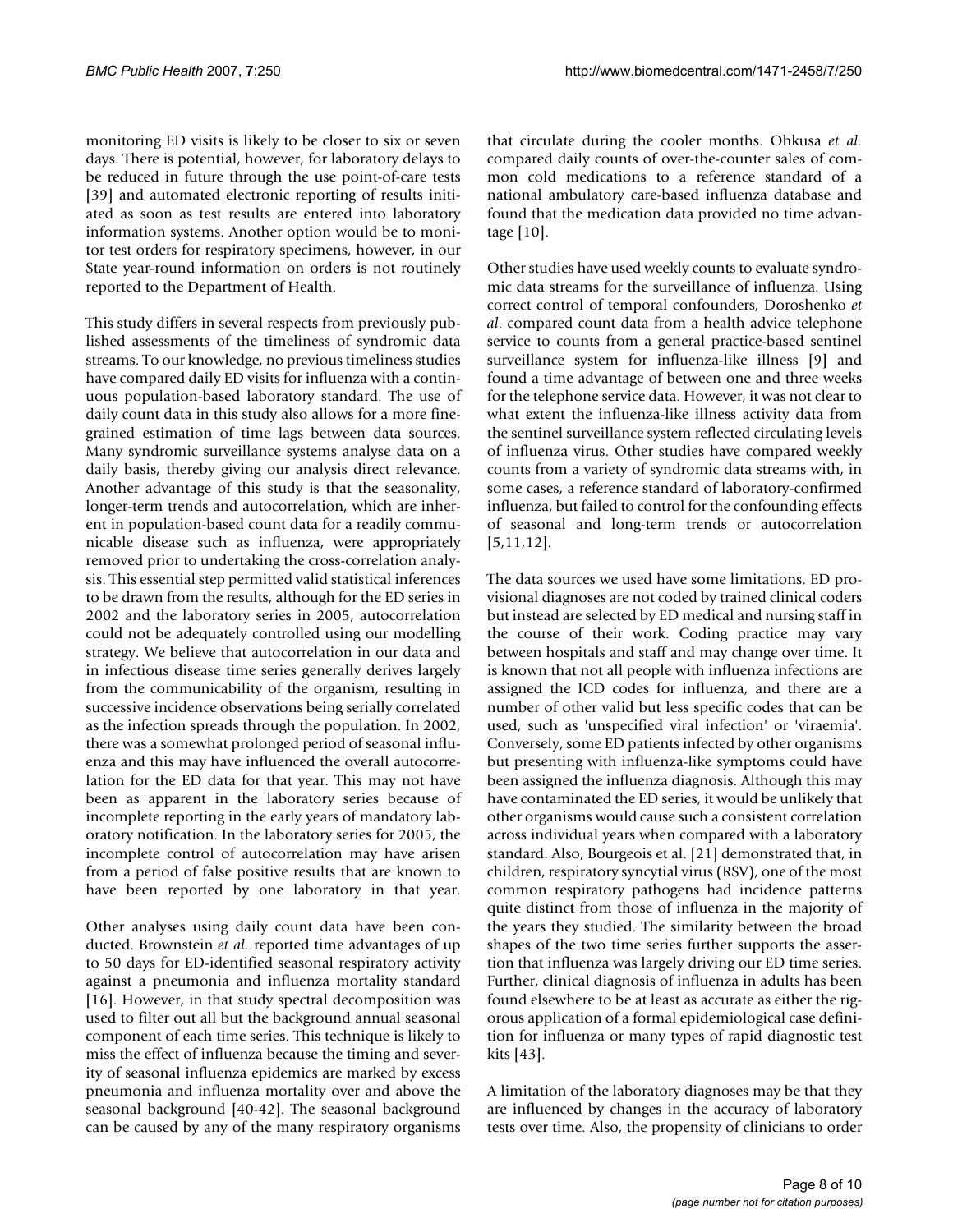tests may vary according to their knowledge of whether influenza is circulating or not. However, the NSW laboratory notification system is a passive surveillance system and active sampling and sentinel surveillance has declined in our state over recent years. On the other hand if clinicians know that influenza is circulating they may not choose to test because influenza has a higher probability of being the cause of illness. Also, during off-season, adults with ILI may be more likely to be tested because influenza as a cause is unexpected. Under-reporting in 2001, and, as mentioned earlier, some false positive test results from a laboratory in 2005 are known problems in the laboratory series.

One aspect of the ED surveillance data not evaluated by this study is the added surveillance dimension available from other variables captured and analysed along with ED diagnoses. For example, in NSW we include routine subanalyses by age, sex, triage (urgency) category and discharge status variables in our daily reports. These give valuable clues to the epidemiology of the syndrome and the urgency and severity of illness in presenting patients [17]. Further evaluation is required as to whether the monitoring of the severity and other epidemiological characteristics of ED visits adds value to the assessment of the virulence of circulating influenza virus and changes in the susceptibility of the population.

# **Conclusion**

Our findings demonstrate that ED-based syndromic data streams can provide more timely detection of unusual influenza activity in the population. Although syndromic surveillance cannot replace laboratory surveillance, the earlier warning it provides can signal the need to increase vigilance for influenza or pathogens with an influenzalike prodrome. Even just a few days early warning may be crucial in allowing public health authorities to gain a head start in implementing interventions designed to reduce disease transmission, and delay or curtail a local outbreak or seasonal epidemic of influenza, or, potentially, the start of a pandemic caused by a novel strain of virus.

# **Competing interests**

The author(s) declare that they have no competing interests.

# **Authors' contributions**

DM conceived of the study and supervised the data analysis. WZ and RA conducted the data analysis. WZ and DM drafted the manuscript, which RA and TC edited. All of the authors read and approved the manuscript.

# **Acknowledgements**

We would like to thank Mr Alan Willmore for his work in providing the HOIST data warehouse and systems. We are also thankful to Mr Mark Bartlett and Ms Robin Gilmour for their advice on the New South Wales Notifiable Disease Database and laboratory processing procedures.

## **References**

- 1. World Health Organisation: **Global influenza preparedness plan.** [[http://www.who.int/csr/resources/publications/influenza/](http://www.who.int/csr/resources/publications/influenza/GIP_2005_5Eweb.pdf) [GIP\\_2005\\_5Eweb.pdf](http://www.who.int/csr/resources/publications/influenza/GIP_2005_5Eweb.pdf)].
- 2. Australian Department of Health and Aging: **Australian Management Plan for Pandemic Influenza.** [\[http://www.health.gov.au/](http://www.health.gov.au/internet/wcms/publishing.nsf/content/FC517607D6EE443ECA2570190019CDF7/$File/pandemic_plan.pdf) [internet/wcms/publishing.nsf/content/](http://www.health.gov.au/internet/wcms/publishing.nsf/content/FC517607D6EE443ECA2570190019CDF7/$File/pandemic_plan.pdf)
- [FC517607D6EE443ECA2570190019CDF7/\\$File/pandemic\\_plan.pdf](http://www.health.gov.au/internet/wcms/publishing.nsf/content/FC517607D6EE443ECA2570190019CDF7/$File/pandemic_plan.pdf)]. 3. New South Wales Department of Health: **NSW Health Interim Influenza Pandemic Action Plan.** [\[http://](http://www.health.nsw.gov.au/pubs/2005/pdf/pandemic_ap.pdf) [www.health.nsw.gov.au/pubs/2005/pdf/pandemic\\_ap.pdf\]](http://www.health.nsw.gov.au/pubs/2005/pdf/pandemic_ap.pdf).
- 4. Homeland Security Council: **National Strategy for pandemic** influenza implementation plan. [homeland/nspi\\_implementation.pdf](http://www.whitehouse.gov/homeland/nspi_implementation.pdf)].
- 5. Miller B, Kassenborg H, Dunsmuir W, Griffith J, Hadidi M, Nordin JD, Danila R: **[Syndromic surveillance for influenza-like illness in](http://www.ncbi.nlm.nih.gov/entrez/query.fcgi?cmd=Retrieve&db=PubMed&dopt=Abstract&list_uids=15504267) [ambulatory care network.](http://www.ncbi.nlm.nih.gov/entrez/query.fcgi?cmd=Retrieve&db=PubMed&dopt=Abstract&list_uids=15504267)** *Emerg Infect Dis* 2004, **10:**1806-11.
- 6. Vergu E, Grais RF, Sarter H, Fagot JP, Lambert B, Valleron AJ, Flahault A: **[Medication sales and syndromic surveillance, France.](http://www.ncbi.nlm.nih.gov/entrez/query.fcgi?cmd=Retrieve&db=PubMed&dopt=Abstract&list_uids=16704778)** *Emerg Infect Dis* 2006, **12:**416-21.
- 7. Hadler JL, Siniscalchi A, Dembek Z: **Hospital admissions syndromic surveillance – Connecticut, October 2001–June 2004.** *Morb Mortal Wkly Rep* 2005:169-73.
- 8. Ritzwoller DP, Kleinman K, Palen T, Abrams A, Kaferly J, Yih W, Platt R: **Comparison of syndromic surveillance and a sentinel provider system in detecting an influenza outbreak – Denver, Colorado, 2003.** *Morb Mortal Wkly Rep* 2005:151-6.
- 9. Doroshenko A, Cooper D, Smith G, Gerard E, Chinemana F, Verlander N, Nicoll A: **Evaluation of syndromic surveillance based on National Health Service Direct derived data – England and Wales.** *Morb Mortal Wkly Rep* 2005:117-22.
- 10. Ohkusa Y, Shigematsu M, Taniguchi K, Okabe N: **Experimental surveillance using data on sales of over-the-counter medications – Japan, November 2003–April 2004.** *Morb Mortal Wkly Rep* 2005:47-52.
- 11. Espino JU, Hogan WR, Wagner MM: **[Telephone triage: a timely](http://www.ncbi.nlm.nih.gov/entrez/query.fcgi?cmd=Retrieve&db=PubMed&dopt=Abstract&list_uids=14728165) [data source for surveillance of influenza-like diseases.](http://www.ncbi.nlm.nih.gov/entrez/query.fcgi?cmd=Retrieve&db=PubMed&dopt=Abstract&list_uids=14728165)** *AMIA Annu Symp Proc* 2003:215-9.
- 12. Johnson HA, Wagner MM, Hogan WR, Chapman W, Olszewski RT, Dowling J, Barnas G: **[Analysis of Web access logs for surveil](http://www.ncbi.nlm.nih.gov/entrez/query.fcgi?cmd=Retrieve&db=PubMed&dopt=Abstract&list_uids=15361003)[lance of influenza.](http://www.ncbi.nlm.nih.gov/entrez/query.fcgi?cmd=Retrieve&db=PubMed&dopt=Abstract&list_uids=15361003)** *Medinfo* 2004, **11(Pt 2):**1202-6.
- 13. Heffernan R, Mostashari F, Das D, Karpati A, Kulldorff M, Weiss D: **Syndromic surveillance in public health practice, New York City.** *Emerg Infect Dis* 2004, **10:**58-864.
- 14. Marx MA, Rodriguez CV, Greenko J, Das D, Heffernan R, Karpati AM, Mostashari F, Balter S, Layton M, Weiss D: **Diarrheal illness detected through syndromic surveillance after a massive power outage: New York City, August 2003.** *American Journal of Public Health* 2003, **96:**547-53.
- 15. Yuan CM, Love S, Wilson M: **Syndromic surveillance at hospital emergency departments – southeastern Virginia.** *Morb Mortal Wkly Rep* 2004:56-8.
- 16. Brownstein JS, Kleinman KP, Mandl KD: **[Identifying pediatric age](http://www.ncbi.nlm.nih.gov/entrez/query.fcgi?cmd=Retrieve&db=PubMed&dopt=Abstract&list_uids=16107568) [groups for influenza vaccination using a real-time regional](http://www.ncbi.nlm.nih.gov/entrez/query.fcgi?cmd=Retrieve&db=PubMed&dopt=Abstract&list_uids=16107568) [surveillance system.](http://www.ncbi.nlm.nih.gov/entrez/query.fcgi?cmd=Retrieve&db=PubMed&dopt=Abstract&list_uids=16107568)** *Am J Epidemiol* 2005, **162:**686-93.
- 17. Muscatello DJ, Churches T, Kaldor J, Zheng W, Chiu C, Correll P, Jorm L: **[An automated, broad-based, near real-time public](http://www.ncbi.nlm.nih.gov/entrez/query.fcgi?cmd=Retrieve&db=PubMed&dopt=Abstract&list_uids=16372902) health surveillance system using presentations to hospital [Emergency Departments in New South Wales, Australia.](http://www.ncbi.nlm.nih.gov/entrez/query.fcgi?cmd=Retrieve&db=PubMed&dopt=Abstract&list_uids=16372902)** *BMC Public Health* 2005, **5:**141.
- 18. Moore K: **[Real-time syndrome surveillance in Ontario, Can](http://www.ncbi.nlm.nih.gov/entrez/query.fcgi?cmd=Retrieve&db=PubMed&dopt=Abstract&list_uids=15167186)[ada: the potential use of emergency departments and Tele](http://www.ncbi.nlm.nih.gov/entrez/query.fcgi?cmd=Retrieve&db=PubMed&dopt=Abstract&list_uids=15167186)[health.](http://www.ncbi.nlm.nih.gov/entrez/query.fcgi?cmd=Retrieve&db=PubMed&dopt=Abstract&list_uids=15167186)** *Eur J Emerg Med* 2004, **11:**3-11.
- 19. Lober WB, Trigg LJ, Karras BT, Bliss D, Ciliberti J, Stewart L, Duchin JS: **Syndromic surveillance using automated collection of computerized discharge diagnoses.** *J Urban Health* 2003, **80(2 Suppl 1):**97-106.
- 20. Marsden-Haug N, Foster VB, Gould PL, Elbert E, Wang H, Pavlin JA: **Code-based syndromic surveillance for influenzalike illness by International Classification of Diseases, ninth revision.** *Emerg Infect Dis* 2007, **2:**207-216.